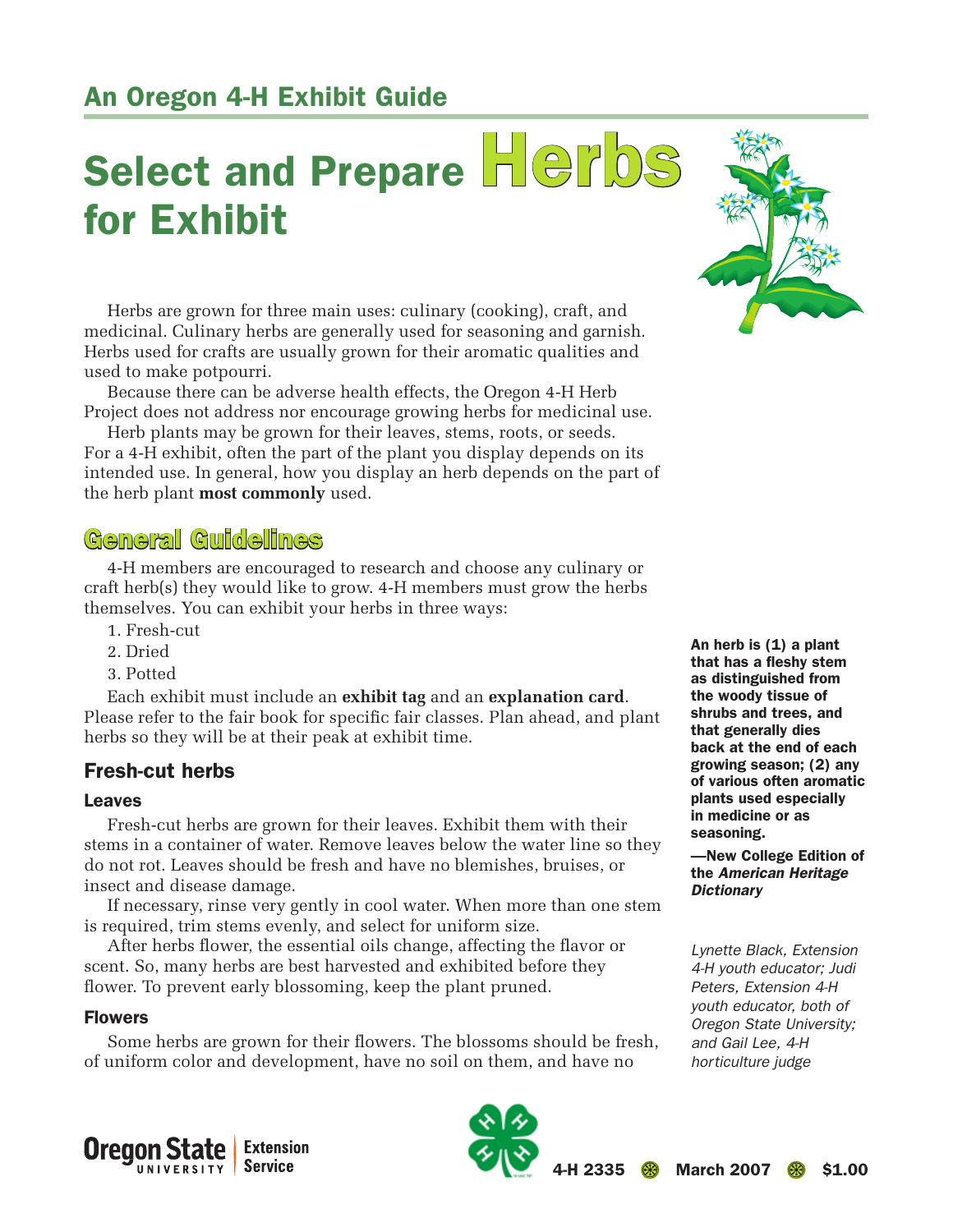insect or disease damage. Exhibit fresh-cut flowering herbs as you would other cut flowers. (See 4-H 231, the *Oregon 4-H Flower and Ornamental Grower's Handbook,* for how to exhibit fresh-cut flowers.)

Remove leaves below the water line so they do not rot.

#### **Seeds**

Harvest herbs grown for their seeds when they have a mature, full head of seed that is still slightly greenish-brown (so the seeds do not fall off). Avoid over-mature, shattered seed heads. Tie the stems loosely together, and exhibit them on a paper plate, not in water.

## Roots

Roots are usually harvested in the fall, winter, or early spring. Clean them soon after harvest by shaking off as much soil as possible, then washing them under running water.

Exhibit roots on a paper plate, not in water.

# Dried herbs

Harvest herbs for drying when they contain the maximum amount of essential oils, which provide the flavor and scent. For leafy herbs, this is usually when the flower bud just begins to open. Harvest herb flowers just as they reach full flower. Harvest seed heads when they change from green to brown but before they drop.

Rinse gently if needed, and pick off dead or discolored leaves.

You can dry herbs on the stem. Gently remove the leaves and/or flowers after drying. Or, if you use a screen, you can remove the leaves and flowers before drying.

## Potted herbs

Refer to the fair book for specific requirements for exhibiting potted herbs.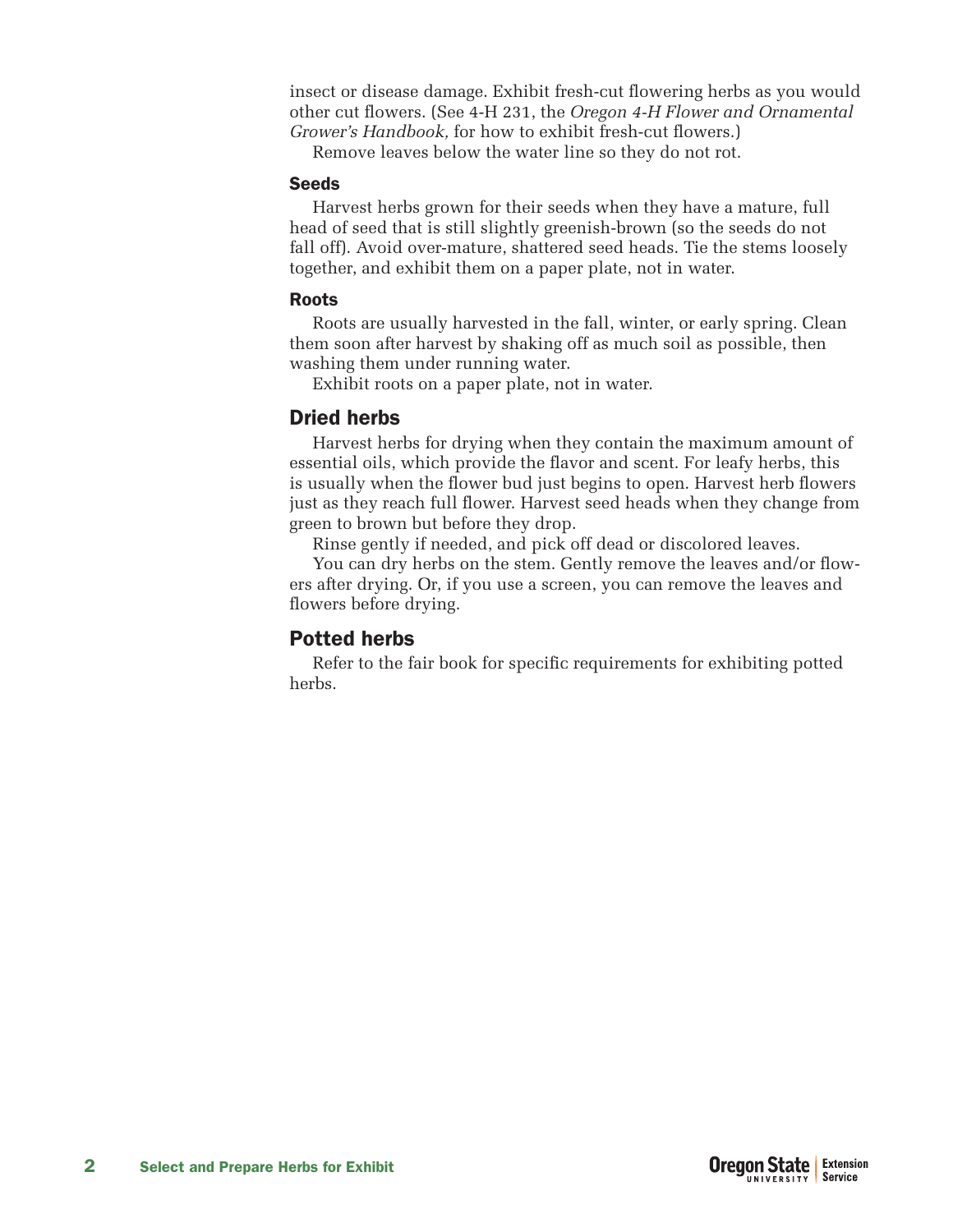# **Judging**

### Fresh-cut herbs

| Condition (free from dirt, disease, |         |
|-------------------------------------|---------|
|                                     |         |
|                                     |         |
|                                     |         |
| Explanation card                    |         |
|                                     |         |
|                                     |         |
|                                     |         |
|                                     |         |
|                                     | $100\%$ |

### Dried herbs

| Condition (free from dirt, disease, |      |
|-------------------------------------|------|
|                                     |      |
| Foliage, stem, seed (dried material |      |
|                                     |      |
| Drying complete/consistent          |      |
|                                     |      |
| Explanation card                    |      |
|                                     |      |
|                                     |      |
|                                     |      |
|                                     |      |
|                                     | 100% |

## Potted herbs (container garden)

| Explanation card                                     |
|------------------------------------------------------|
|                                                      |
|                                                      |
|                                                      |
|                                                      |
| Compatibility of container and plants25%             |
| Soil components (loose and crumbly,                  |
|                                                      |
| Evidence of cultural care (no fertilizer salts       |
| on surface, foil, or rim of container) 15%           |
| Plant condition (free from blemishes,                |
| disease, or insect problems; healthy)  15%           |
| Plant quality (form, substance, foliage, flowers)15% |
| 100%                                                 |